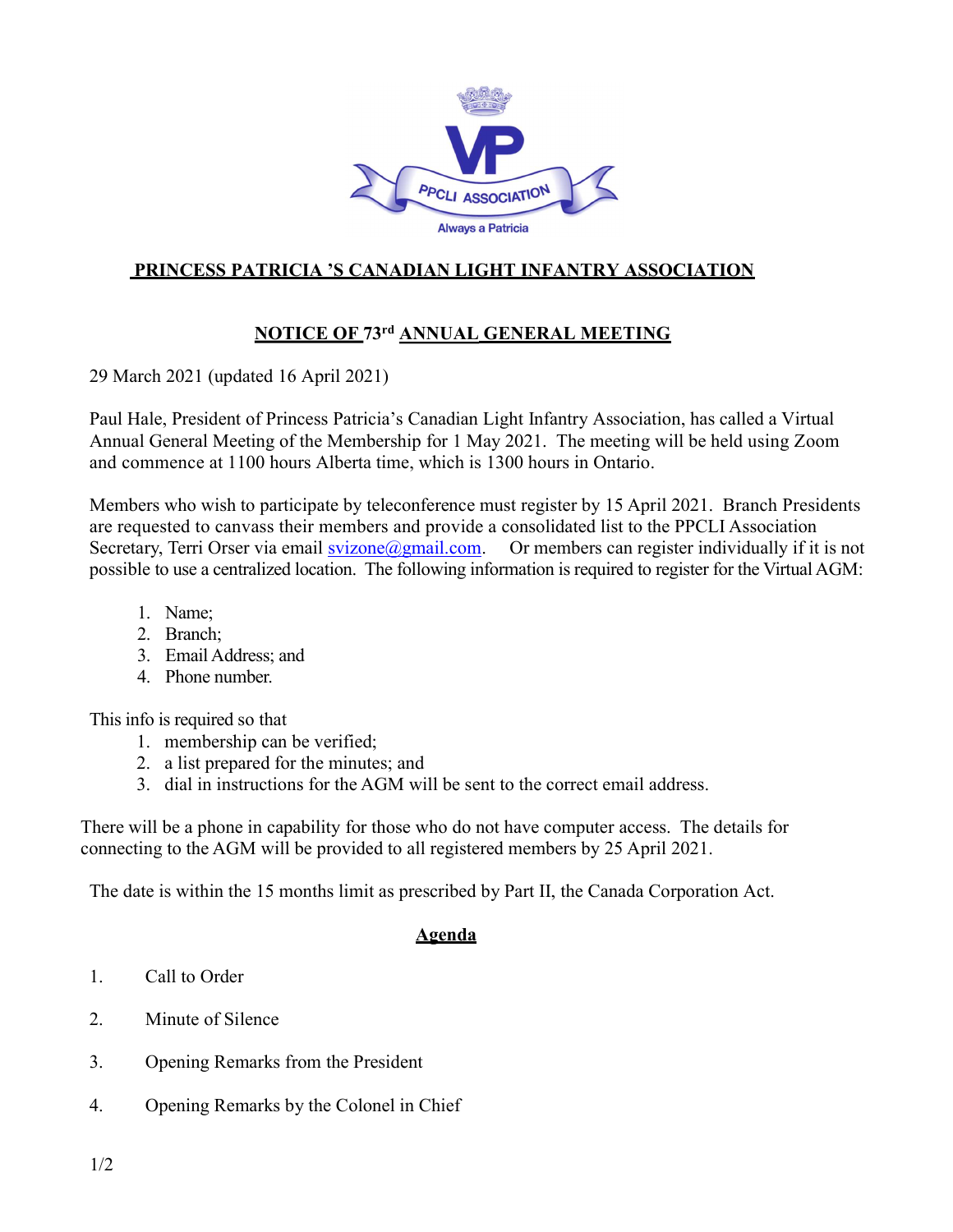| 7.                             | Reports: |                                                                                                             |                           |  |  |
|--------------------------------|----------|-------------------------------------------------------------------------------------------------------------|---------------------------|--|--|
|                                | 7.1      | President's Report                                                                                          | President                 |  |  |
|                                | 7.2      | <b>Finance Committee Report</b>                                                                             | Finance Committee Chair   |  |  |
|                                | 7.2.1    | 2020 Financial Statements as of 31 Dec 2020<br>- Association Operating Fund                                 | Treasurer                 |  |  |
|                                | 7.2.2    | <b>Current Financial Position</b><br>Association Operating Fund as of 30 Mar 2021                           | Treasurer                 |  |  |
|                                | 7.3      | <b>HGMF</b> Fundraising Report                                                                              | <b>HGMF</b> Chair         |  |  |
|                                | 7.4      | <b>HGMF Educational Bursary Report</b>                                                                      | <b>HGMF Bursary Chair</b> |  |  |
|                                | 7.5      | Membership Report as of 30 Apr 21                                                                           | Membership Chair          |  |  |
|                                | 7.6      | Governance Report                                                                                           | Governance Chair          |  |  |
|                                | 7.7      | Heritage Report                                                                                             | Heritage Director         |  |  |
|                                | 7.8      | Volunteer Patricia Program                                                                                  | <b>VPP</b> Facilitator    |  |  |
|                                | 7.9      | Cadet Report                                                                                                | Vice President            |  |  |
|                                | 7.10     | Regimental Majors Update                                                                                    | Regimental Major          |  |  |
| <b>Health Break 15 minutes</b> |          |                                                                                                             |                           |  |  |
| 8. New Business                |          |                                                                                                             |                           |  |  |
|                                | 8.1      | 2022 Association Operating Fund Budget                                                                      | Treasurer                 |  |  |
|                                | 8.2      | Appointment of Association Auditors                                                                         | Treasurer                 |  |  |
|                                | 8.3      | 107 <sup>th</sup> Regimental Anniversary Bike Ride                                                          | President                 |  |  |
|                                | 8.4      | Creation of a single Charitable Entity<br><b>MOUs with PPCLI Association</b>                                | President                 |  |  |
|                                | 8.5      | Special Resolution 01-21 By-law Number Two<br>Clarifying relationship between<br>PPCLI Association and HGMF | Governance Chair          |  |  |

## 5. Approval of the Agenda

6. Approval of Minutes of the 72nd AGM, of 23 May 2020